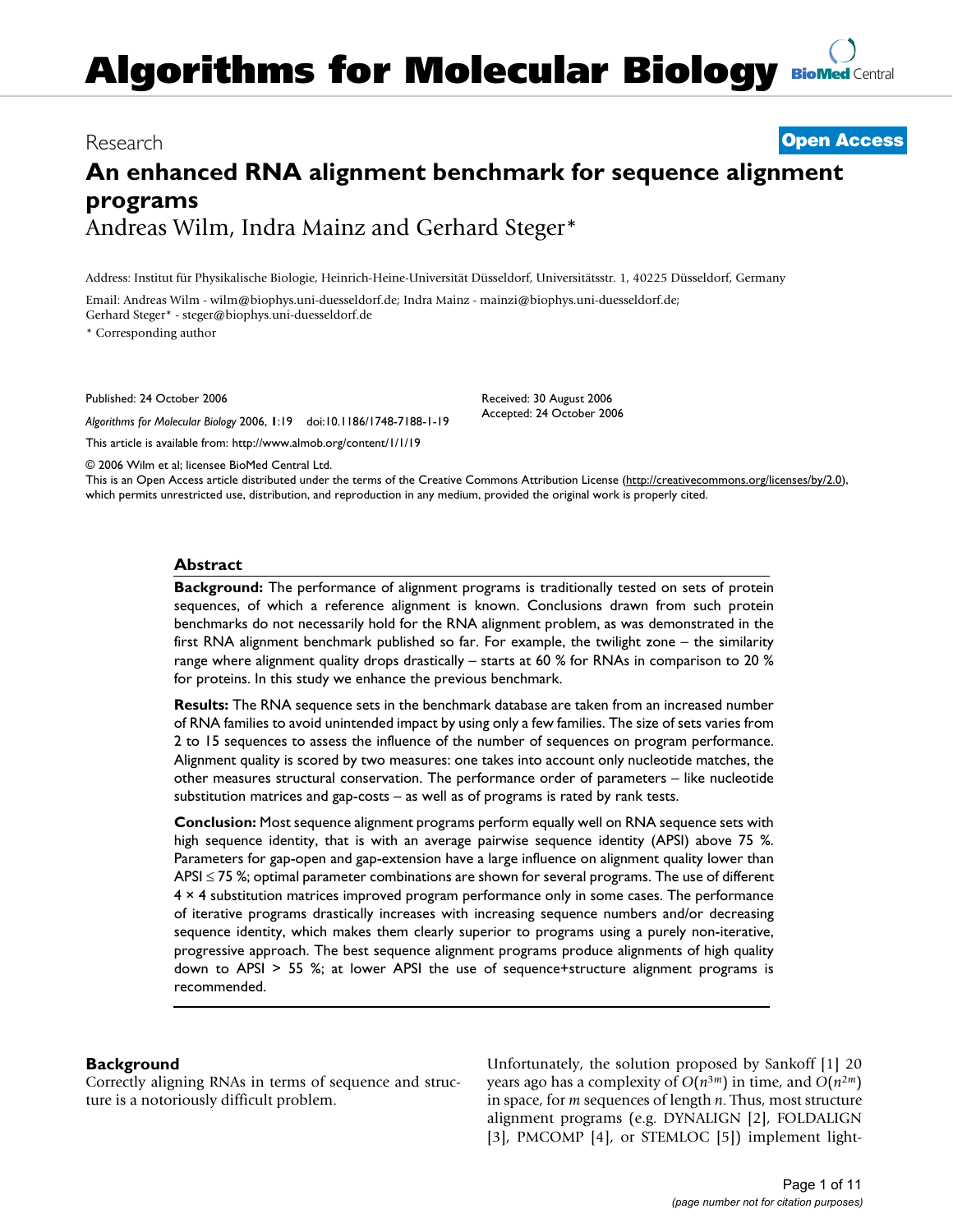weight variants of Sankoff's algorithm, but are still computationally demanding. Consequently, researchers often create an initial sequence alignment that is afterwards corrected manually or by the aid of RNA alignment editors (e. g. CONSTRUCT [6], JPHYDIT [7], RALEE [8], or SARSE [9]) to satisfy known structural constraints. The question which alignment technique and/or program performs best under which conditions has been extensively investigated for proteins. The first exhaustive protein alignment benchmark [10] used the so called BAliBASE (Benchmark Alignment dataBASE) [11]. BAliBASE is widely used and has been updated twice since the original publication (BAliBASE 2 and 3, [12,13]). There are a number of other protein alignment databases for example HOMSTRAD [14], OXBench [15], PREFAB [16], SABmark [17], or SMART [18].

These databases contain only sets of protein sequences and, as a reference, high quality alignments of these sets. As a result, emerging alignment tools are generally not tested on non-coding RNA (ncRNA), despite the availability of rather reliable RNA alignments from databases like 5S Ribosomal RNA Database [19], SRPDB [20], or the tRNA database [21].

The BRAliBase (Benchmark RNA Alignment dataBase) dataset used in the first comprehensive RNA alignment benchmark published so far [22] was constructed using alignments from release 5.0 of the Rfam database [23], a large collection of hand-curated multiple RNA sequence alignments. The dataset consists of two parts: the first, which contains RNA sets of five sequences from Group I introns, 5S rRNA, tRNA and U5 spliceosomal RNA, was used for assessing the quality of sequence alignment programs such as CLUSTALW. The other part, consisting of only pairwise tRNA alignments, was used to test a selection of structural alignment programs such as FOLDA-LIGN, DYNALIGN and PMCOMP. The single sets have an average pairwise sequence identity (APSI) ranging from 20 to 100 %.

Here we extend the previous reference alignment sets significantly in terms of the number and diversity of alignments and the number of sequences per alignment. We present an updated benchmark on the formerly identified "good aligners" and (fast) sequence alignment programs using new or optimized program versions. The performance of programs is rated by Friedman rank sum and Wilcoxon tests. We restricted our selection of alignment programs to multiple "sequence" alignment programs because – at least for the computing resources available to us – most structural alignment programs are either too time and memory demanding, or they are restricted to pairwise alignment. Next, we demonstrate for several programs that default program parameters are not optimal for RNA alignment, but can easily be optimized. Furthermore, we evaluate the influence of sequence number per alignment on program performance. One major conclusion is that iterative alignment programs clearly outperform progressive alignment programs, particularly when sequence identity is low and more than five sequences are aligned.

# **Results and discussion**

At first we established an extended RNA alignment database for benchmarking (BRAliBase 2.1) as described in Methods. The datasets are based on (hand-curated) seed alignments of 36 RNA families taken from Rfam version 7.0 [24,23]. Thus, the BRAliBase 2.1 contains in total 18,990 aligned sets of sequences; the individual sets consist of 2, 3, 5, 7, 10, and 15 sequences, respectively (see Table 1), with  $20 \leq APSI \leq 95$  %.

To test the performance of an alignment program or the influence of program parameters on performance, we removed all gaps from the datasets, realigned them by the program to be tested, and scored the new alignments by a modified sum-of-pairs score (SPS') and the structure conservation index (SCI). The SPS' scores the identity between test and reference alignments, whereas the SCI scores consensus secondary structure information; for details see Methods. Both scores were multiplied to yield the final RNA alignment score, termed BRALISCORE. For the ranking of program parameters and options of individual programs, or of different programs we used Friedman rank sum and Wilcoxon signed rank tests; for details see Methods. Different program options or even different programs resulted in only small differences in alignment quality for datasets of APSI above 80 %, which is in accordance with the previous benchmark results [22]. Because the alignment problem seems to be almost trivial at these high identities and in order to reduce the number of alignments that need to be computed, we report all results only on datasets with APSI  $\leq 80$  %.

Table 1: Number of reference alignments and average Structure Conservation Index (SCI) for each alignment of *k* sequences.

|                   | k2         | k3   | k5         | k7   | kI0  | kI5  | total |
|-------------------|------------|------|------------|------|------|------|-------|
| no. aln.          | 8976 (118) | 4835 | 2405 (481) | 1426 | 845  | 504  | 18990 |
| $\varnothing$ SCI | 0.95(1.05) | 0.92 | 0.91(0.87) | 0.90 | 0.89 | 0.89 | 0.93  |

Values for the previously used data-set1 [22] are given in brackets.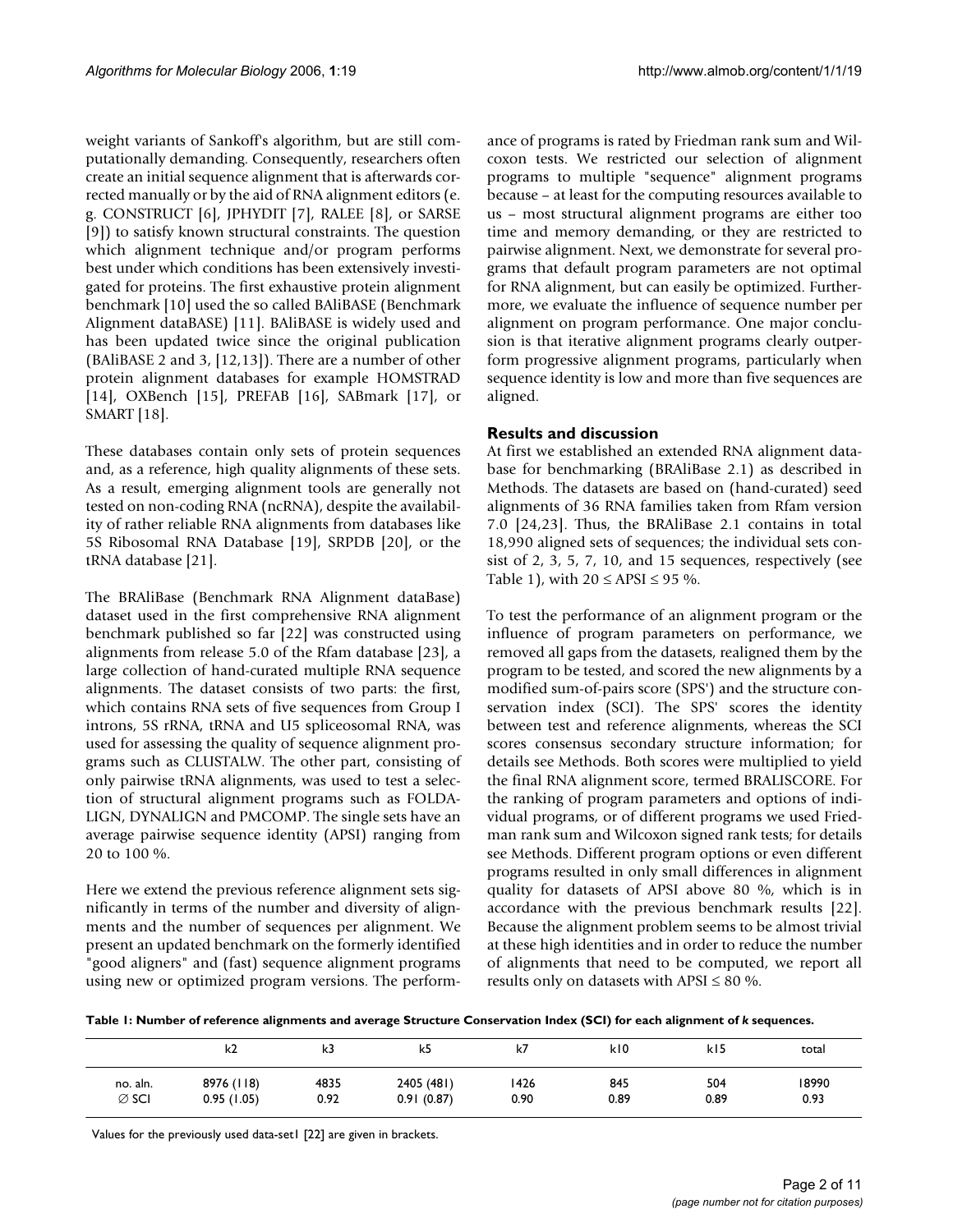### *Optimizing gap costs*

With the existence of reference alignments specifically compiled for the purpose of RNA alignment benchmarks, program parameters can be specifically optimized for RNA alignments.

Parameters for MAFFT version 5 [25] have been optimized by K. Katoh using BRAliBase II's data-set1 [22]. The gapcost values of MAFFT version 4 (gap-open penalty *op* = 0.51 and gap-extension penalty *ep* = 0.041) turned out to be far too low. Applying the improved values (*op* = 1.53 and  $ep = 0.123$ ; these are the default in versions  $\geq 5.667$ ) to the new BRAliBase 2.1 datasets results in a dramatic performance gain (exemplified in Figure 1 for alignment sets with five sequences). Similarly, parameters for MUS-CLE [16,26] have been optimized by its author.

Motivated by the successful optimizations of MAFFT and MUSCLE parameters, we searched for optimal gap-costs of CLUSTALW [27,28]. We varied gap-open (*go*) and gapextension (*ge*) penalties from 7.5 to 22.5 and from 3.33 to 9.99, respectively (default values of CLUSTALW for RNA/ DNA sequences are *go* = 15.0 and *ge* = 6.66, respectively). Ranks derived by Friedman tests are averaged over all alignment sets, i. e. consisting of  $2, 3, 5, 7, 10$ , and  $15$ sequences. Table 2 summarizes the results. Alignments created with higher gap-open penalties score significantly better. A combination of *go* = 22.5 and *ge* = 0.83 is optimal for the tested parameter range. It should be noted that this performance gain results mainly from a better SCI, whereas the SPS' remains almost the same.

Similarly we optimized gap values for the recently published PRANK [29]. Average ranks can be found in Table 3. Default values (*go* = 0.025 and *ge* = 0.5) are too high. Due to time reasons we did not test all parameter combinations; optimal values found so far are 10 times lower than the default values. One should bear in mind that Friedman rank tests do not indicate to which degree a particular program or option works better, but that it consist-



# $$

**MAFFT (FFT-NS-2) and ClustalW performance with optimized and old parameters**. PROALIGN (earlier identified to be a good aligner [22]) is included as a reference. Performance is measured as BRALISCORE vs. reference APSI and exemplified for *k* = 5 sequences. MAFFT version 5.667 was used with optimized parameters, which are default in version 5.667, and with (old) parameters of version 4, respectively; CLUSTALW was used either with default parameters or with optimized parameters (see Table 2 and text).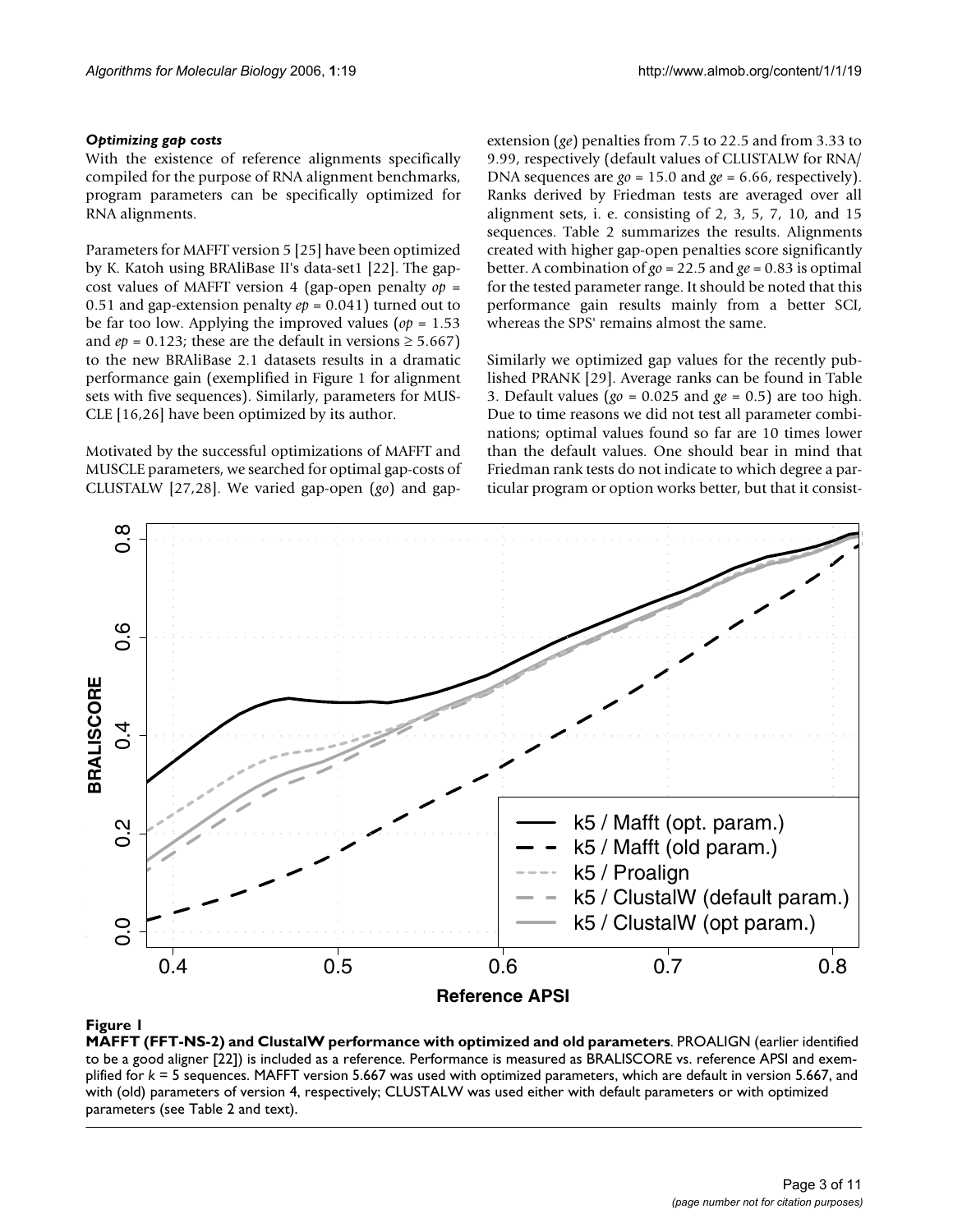|       | ge   |      |      |      |      |      |      |      |  |
|-------|------|------|------|------|------|------|------|------|--|
| go    | 0.42 | 0.83 | 1.67 | 3.33 | 4.99 | 6.66 | 8.32 | 9.99 |  |
| 7.5   | 56.0 | 55.0 | 54.0 | 53.0 | 51.2 | 50.0 | 47.0 | 42.8 |  |
| 11.25 | 47.5 | 44.0 | 41.5 | 37.2 | 34.5 | 27.3 | 28.2 | 31.5 |  |
| 15.0  | 20.8 | 24.0 | 20.0 | 14.5 | 13.5 | 15.5 | 22.3 | 29.3 |  |
| 18.75 | 10.8 | 8.3  | 8.2  | 7.5  | 11.3 | 20.8 | 27.5 | 35.8 |  |
| 22.5  | 4.7  | 2.8  | 3.7  | 8.8  | 17.7 | 27.0 | 34.5 | 39.2 |  |
| 26.25 | 5.8  | 5.5  | 8.8  | 17.5 | 31.2 | 36.7 | 42.3 | 46.2 |  |
| 30.0  | 15.2 | 17.2 | 22.8 | 32.8 | 39.3 | 45.0 | 49.0 | 51.5 |  |

**Table 2: Averaged ranks derived from Friedman rank sum tests for ClustalW's gap parameter optimization.**

Ranks (smaller values mean better performance) for each gap-open (*go*)/gap-extension (*ge*) penalty combination are based on the BRALISCORE averaged over all alignment sets with *k* ∈ {2, 3, 5, 7, 10, 15} sequences and APSI ≤ 80 %. CLUSTALW's default and the optimized value combinations are given in bold-face.

ently performs better. The actual performance gain can be visualized by plotting BRALISCORE vs. reference APSI (see Figure 1). For MAFFT the new options result in an extreme performance gain whereas CLUSTALW gap parameter optimization only yields a modest improvement indicating that CLUSTALW default options are already near optimal. In both cases the influence of optimized parameters has its greatest impact at sequence identities  $\leq 55\%$  APSI.

#### *Choice of substitution matrices*

Each alignment program has to use a substitution matrix for replacement of characters during the alignment process. Traditionally these matrices differentiate between transitions (purine to purine and pyrimidine to pyrimidine substitutions) and transversions (purine to pyrimidine and vice versa), but more complex matrices have been described in the literature. An example for the latter are the RIBOSUM matrices [30] used by RSEARCH to score alignments of single-stranded regions. To address the question whether incorporating RIBOSUM matrices results in a significant performance change, we used the RIBOSUM 85–60  $4 \times 4$  matrix as substitution matrix for CLUSTALW, ALIGN-M and POA, as these programs allow an easy integration of non-default substitution matrices

via command line options. Since gap-costs and substitution matrix values are interdependent we adjusted the original RIBOSUM values to the range of the default values. We applied Wilcoxon tests to test whether using the RIBOSUM matrix (instead of the simpler default matrices) yields a statistical significant performance change. Results are summarized in Table 4. POA and ALIGN-M perform significantly better, only CLUSTALW's performance suffers from RIBOSUM utilization. The reason for CLUS-TALW's performance loss is not obvious to us; it might be that CLUSTALW's dynamic variation of gap penalties in a position and residue specific manner [27] works optimally only with CLUSTALW's default matrix. Furthermore, the RIBOSUM  $4 \times 4$  matrix is based on nucleotide substitutions in single-stranded regions whereas we used it as a general substitution matrix. Other matrices, based on base-paired as well as loop regions from a high-quality alignment of ribosomal RNA [31], gave, however, no significantly different results (data not shown).

### *Effect of sequence number on performance*

A major improvement of the BRAliBase 2.1 datasets compared to BRAliBase II is the increased range of sequence numbers per set. This allows, for example, to test the influ-

**Table 3: Averaged ranks derived from Friedman rank sum tests for prank's gap parameter optimization.**

|           | ge        |           |           |           |           |           |  |  |
|-----------|-----------|-----------|-----------|-----------|-----------|-----------|--|--|
| 0.05      | 0.125     | 0.1875    | 0.25      | 0.375     | 0.5       |           |  |  |
|           |           |           |           |           |           |           |  |  |
|           |           |           |           |           |           |           |  |  |
| 6.8       | 3.5       | 3.2       | <b>NA</b> | <b>NA</b> | <b>NA</b> |           |  |  |
| 8.8       | 6.5       | 8.0       | <b>NA</b> | <b>NA</b> | <b>NA</b> |           |  |  |
| <b>NA</b> | <b>NA</b> | <b>NA</b> | 8.2       | 11.0      | 13.5      |           |  |  |
| <b>NA</b> | <b>NA</b> | <b>NA</b> | 12.8      | 12.5      | 15.8      |           |  |  |
| <b>NA</b> | <b>NA</b> | <b>NA</b> | 15.8      | 17.2      | 19.0      |           |  |  |
| <b>NA</b> | <b>NA</b> | <b>NA</b> | 20.0      | 22.0      | 23.8      |           |  |  |
| <b>NA</b> | <b>NA</b> | NA        | 25.0      | 27.0      | 27.8      |           |  |  |
|           | 3.5       | 2.0       | 4.8       | <b>NA</b> | <b>NA</b> | <b>NA</b> |  |  |

Ranks (smaller values mean better performance) for each gap-open (*go*)/gap-extension (*ge*) value combination are averaged over all alignment sets with *k* ∈ {5, 7, 10, 15} sequences and APSI ≤ 80 %. The default option for PRANK version 1508b is given in bold-face. Values for sets *k*2 and *k*3 are missing because PRANK crashed repeatedly with these sets, but we needed all values to compute the Friedman tests.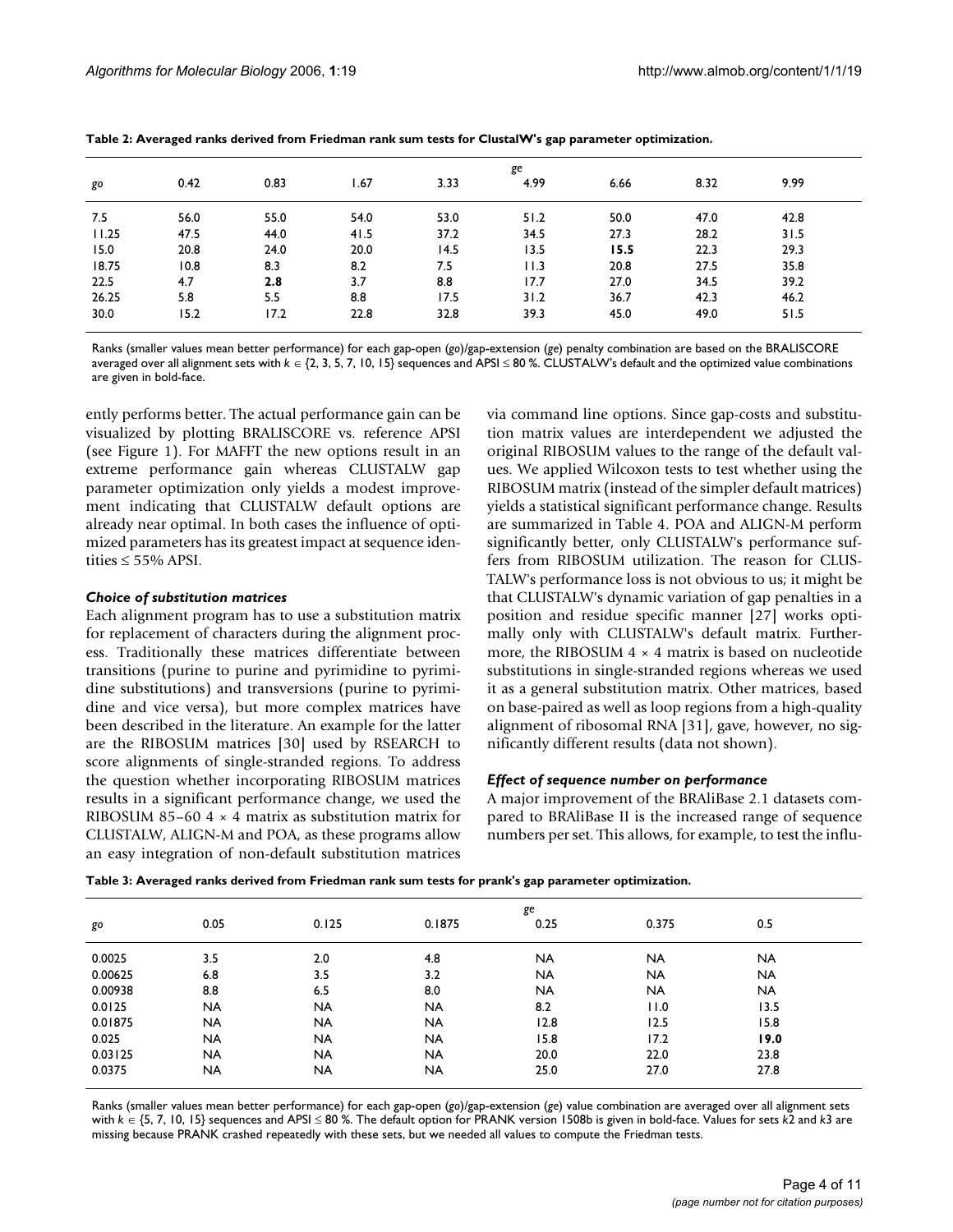| Program         | k2     | k3                       | k5                       | k7                       | k10                      | k15 |
|-----------------|--------|--------------------------|--------------------------|--------------------------|--------------------------|-----|
| ALIGN-M         |        |                          |                          |                          |                          |     |
| <b>CLUSTALW</b> | $\sim$ | $\overline{\phantom{a}}$ | $\overline{\phantom{0}}$ | $\overline{\phantom{a}}$ | $\overline{\phantom{a}}$ |     |
| <b>POA</b>      |        |                          |                          |                          |                          |     |

**Table 4: Comparison of default vs. RIBOSUM substitution matrix by Wilcoxon tests**

If the use of the RIBOSUM 85–60 matrix resulted in a statistically significant performance increase in comparison to use of the default matrix this is indicated with a "+"; "-" indicates that the default matrix scores significantly better. If no statistical significance was found this is indicated with a "/".

ence of sequence number on performance of alignment programs.

# It has already been shown that iterative alignment strategies generally perform better than progressive approaches on protein alignments [10]. The same is true for RNA alignments: with increasing number of sequences and decreasing sequence homology iterative programs perform relatively better compared to non-iterative approaches. Figure 2 demonstrates this for PRRN – a representative for an iterative alignment approach – and CLUSTALW as the standard progressive, non-iterative alignment program. The effect is again most notable in the low sequence identity range (APSI < 0.55). In this range, alignment errors occur that can be corrected during the refinement stage of iterative programs. The same can be demonstrated for other iterative vs. non-iterative program combinations like MAFFT or MUSCLE vs. POA or PROA-LIGN etc. (see supplementary plots on our website [32]).

# *Relative performance of RNA sequence alignment programs*

To find the sequence alignment program that performs best under all non-trivial situations (e. g. reference APSI ≤ 80 %), we did a comparison of all those programs previously identified [22] to be top ranking. If available we used the newest program versions and optimized parameters. In the comparison we included the RNA version of PROBCONS [33] (PROBCONSRNA; see [34]) whose parameters have been estimated via training on the BRAliBase II datasets. We applied Friedman rank sum tests to each alignment set with a fixed number of sequences. Results are summarized in Table 5. MAFFT version 5 [25] with the option "G-INS-i" ranks first throughout all testsets. This option is suitable for sequences of similar lengths, recommended for up to 200 sequences, and uses an iterative (COFFEE-like [35]) refinement method incorporating global pairwise alignment information. This option clearly outperforms the default option "FFT-NS-2", which uses only a progressive method for alignment. MUSCLE and PROBCONSRNA rank second and third place.

# **Conclusion**

We have extended the previous "Benchmark RNA Alignment dataBase" BRAliBase II by a factor of 30 in terms of the alignment number and with respect to the range of sequences per alignment. With the new datasets of BRAli-Base 2.1 we tested several sequence alignment programs. Obviously it is not possible to test all available programs; here we concentrated on well-known sequence alignment programs and those already identified as good aligners in our first study [22]. Additionally we showed that gapparameters can be (easily) optimized and tested whether the incorporation of RNA-specific substitution matrices results in a performance change.

From these tests, in comparison with the previous one [22], several conclusions can be drawn:

• While testing the performance of several programs, as for example published in [36], with the *k*5 datasets of BRAliBase II and of BRAliBase 2.1, we found no statistically significant difference of results obtained by the use of these (data not shown); that is, there exists no bias due to the smaller alignment number and the restricted number of RNA families used in BRAliBase II.

• Gap parameter optimization has previously been done only for protein alignment programs. The first BRAliBase benchmark enabled several authors [25] to optimize parameters of their programs for RNA alignments. For example the performance of the previously lowest ranking program MAFFT increased enormously: the new version 5 including optimized parameters [25] is now top ranking.

This result can be generalized: At least the gap costs are critical parameters especially in the low-homology range, but program's default parameters are in most cases not optimal for RNA (e. g. see Tables 2 and 3).

• A further critical parameter set is the nucleotide substitution matrix. We compared the RIBOSUM 85–60 matrix with the default matrix of three programs (see Table 4). The performance of ALIGN-M and POA was either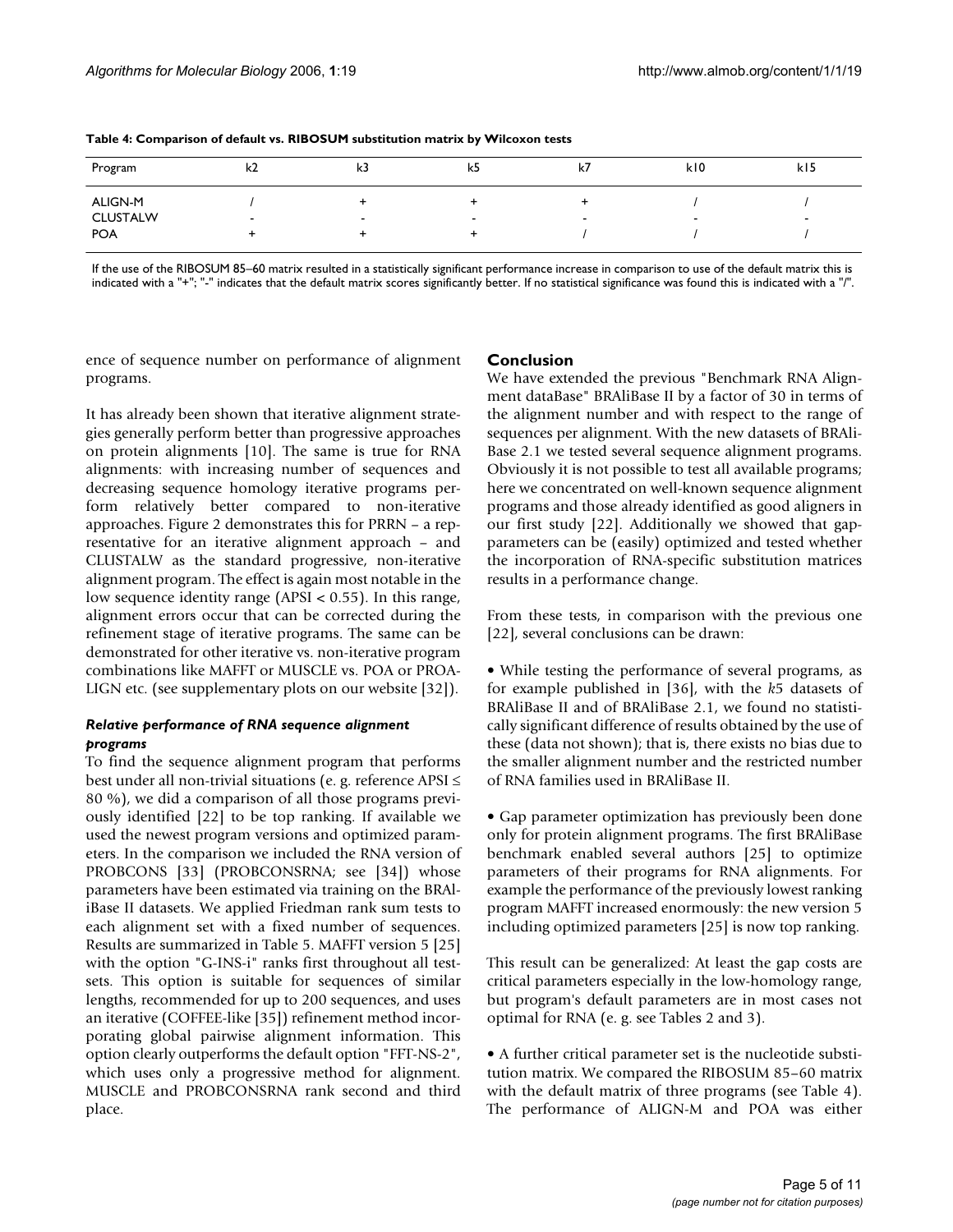

**Figure 2** Performance of Present compared to ClustalW in dependence on sequence number per alignment per alignment per alignment per alignment per alignment per alignment per alignment per alignment per alignment per alig **Performance of Prrn compared to ClustalW in dependence on sequence number per alignment**. The plot shows the difference of the scores of PRRN as a representative of an iterative alignment approach and CLUSTALW (standard options) as a representative of a progressive approach.

unchanged or improved; however, CLUSTALW performed worse with this RIBOSUM matrix.

• The relative performance of iterative programs (e. g. MAFFT, MUSCLE, PRRN) improves with an increasing number of input sequences and/or decreasing sequence identity. The non-iterative, progressive programs show the opposite trend. With increasing number of sequences and decreasing sequence identity the progressive alignment approach is more likely to introduce errors, which cannot be corrected at a later alignment stage ("once a gap, always a gap" [37]). These errors are corrected by iterative programs during their refinement stage.

• An APSI of 55 % seems to be a critical threshold where the performance boost of (i) iterative programs and of (ii) programs with optimized parameters becomes obvious.

• Given the CPU and memory demand of structure (or sequence+structure) alignment programs, which is mostly above  $O(n^4)$  with sequence length  $n$  and two sequences, the use of BRAliBase 2.1 is too time consuming. Benchmarks with structure alignment programs are possible, however, with a restricted subset of BRAliBase 2.1 or with BRAliBase II (e. g. see [36] and [38]).

Based upon these results we now provide recommendations to users on the current state of the art for aligning homologous sets of RNAs:

1. Align the sequence set with a (fast) program of your choice.

2. Check the sequence identity in the preliminary alignment:

• if APSI  $\geq$  75 %, the preliminary alignment is already of high quality;

• if 55 % < APSI < 75 %, realign with a good sequence alignment program; at present we recommend MAFFT (G-INS-i) (see Table 5);

• if APSI  $\leq$  55 %, sequence alignment programs might not be sufficient; structure alignment programs might be of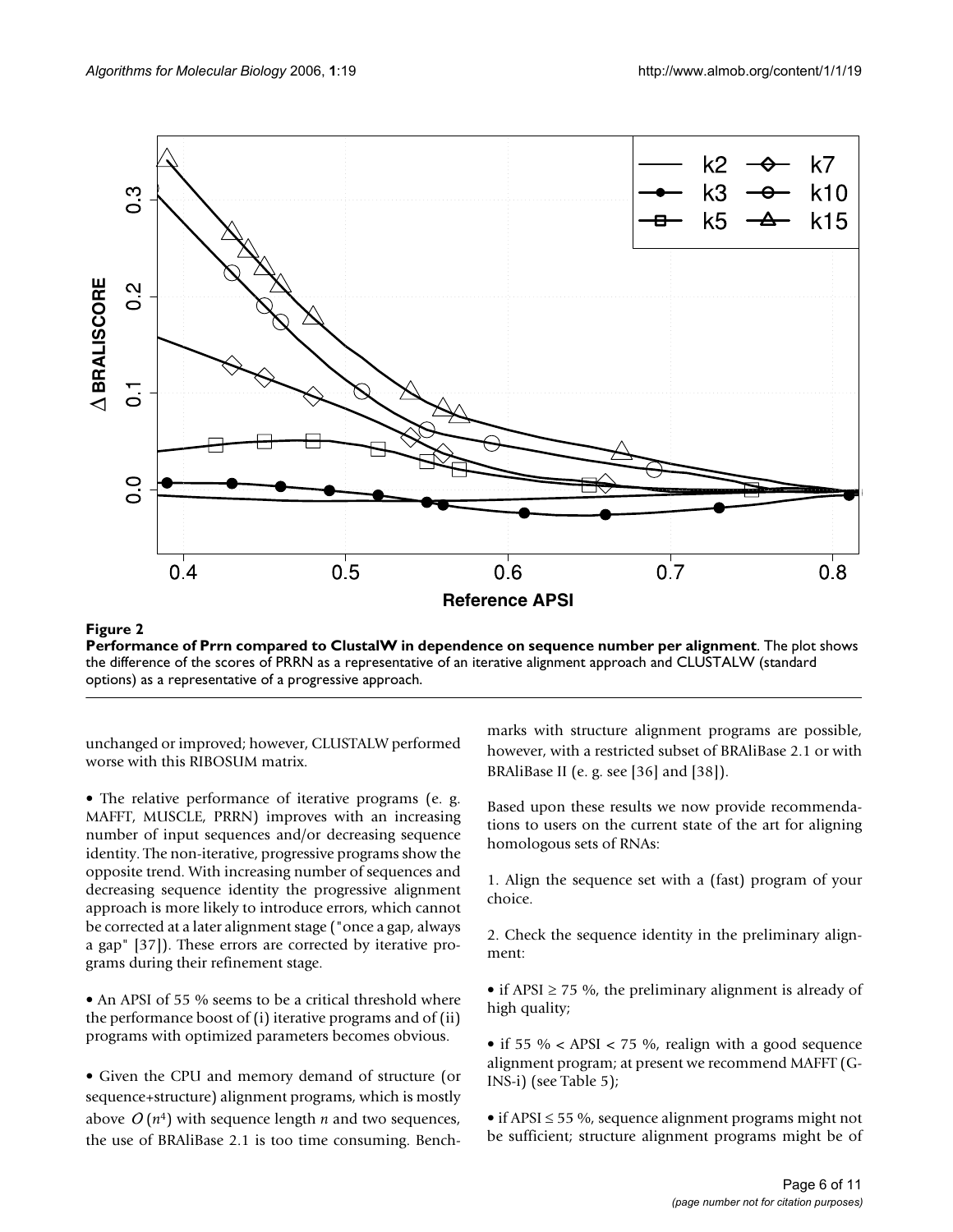| Program/Option       | k <sub>2</sub> | k3 | k <sub>5</sub> | k7 | k10 | k15 |
|----------------------|----------------|----|----------------|----|-----|-----|
| CLUSTALW (default)   |                |    |                |    |     |     |
| CLUSTALW (optimized) |                |    |                |    |     |     |
| MAFFT (FFT-NS-2)     |                |    |                |    |     |     |
| MAFFT (G-INS-i)      |                |    |                |    |     |     |
| <b>MUSCLE</b>        |                |    |                |    |     |     |
| <b>PCMA</b>          |                |    |                |    |     |     |
| <b>POA</b>           |                |    |                |    |     |     |
| <b>PROALIGN</b>      |                |    |                |    |     |     |
| <b>PROBCONSRNA</b>   |                |    |                |    |     |     |
| <b>PRRN</b>          | 10             |    |                |    |     |     |

**Table 5: Ranks determined by Friedman rank sum tests for all top-ranking programs.**

Programs were ranked according to BRALISCORE averaged over all alignment sets with  $k \in \{2, 3, 5, 7, 10, 15\}$  sequences and APSI ≤ 80 %. MAFFT (G-INS-i) is the top performing program on all test sets. For program versions and options see Methods.

help (e. g. STEMLOC [5], FOLDALIGN [3], etc.), but be aware of memory and CPU usage.

We hope that the BRAliBase 2.1 reference alignments constitute a testing platform for developers, similarly as the BRAliBase II was already used for parameter optimization/training of MAFFT [25], MUSCLE [16,26], PROB-CONSRNA [33], STRAL [36], and TLARA [39]. In the future we will try to provide a web interface, to which program authors may upload alignments created with their programs, that are than automatically scored and their performance plotted.

### **Methods**

The database, which consists of 18,990 sequence set files plus their reference alignments, and scripts used for benchmarking are available [32]. Plots showing BRALIS-CORE, SCI, and SPS versus APSI for all alignment sets (*k*  $\epsilon$  2, 3, 5, 7, 10, 15) and for all programs given in Table 5 can also be found there.

#### *Reference alignments*

For the construction of reference alignments we used "seed" alignments from the Rfam database version 7.0 [24,23]. In most cases these alignments are hand-curated and thus of higher quality than Rfam's "full" alignments generated automatically by the INFERNAL RNA profile package [40]. Alignments with less than 50 sequences were discarded to increase the possibility for creation of subalignments (see below). The SCI (see below) for scoring of structural alignment quality is based on a combination of thermodynamic and covariation measures. Thermodynamic structure prediction becomes increasingly inaccurate with increasing sequence length – e. g. due to kinetic effects – but is widely regarded as sufficiently accurate for sequences not exceeding 300 nt in length [41,42]. Thus we excluded alignments with an average sequence length above 300 nt to ensure proper thermodynamic scoring.

To each remaining seed alignment we applied a "naive" combinatorial approach that extracts sub-alignments with *k* ∈ {2, 3, 5, 7, 10, 15} sequences for a given average pairwise sequence identity range (APSI; a measure for sequence homology computed with ALISTAT from the squid package [43]). Therefore we computed identities for all sequence pairs from an alignment and selected those pairs possessing the desired APSI  $\pm$  10 %. From the remaining list of sequences we randomly picked *k* unique sequences. Additionally we dropped all alignments with an SCI below 0.6 to assure the structural quality of the alignments and to make sure that the SCI can be applied later to score the test alignments. This way we generated overall 18,990 reference alignments with an average SCI of 0.93; the data-set1 used in [22] consists of only 388 alignments with an average SCI of 0.89. For further details see Tables 1 and 6.

#### *Scores*

Just as in the previous BRAliBase II benchmark [22] we used the SCI [44] to score the structural conservation in alignments. The SCI is defined as the quotient of the consensus minimum free energy plus a covariance-like term (calculated by RNAALIFOLD; see [45]) to the mean minimum free energy of each individual sequence in the alignment. A SCI  $\approx$  0 indicates that RNAALIFOLD does not find a consensus structure, whereas a set of perfectly conserved structures has SCI = 1; a SCI  $\geq$  1 indicates a perfectly conserved secondary structure, which is, in addition, supported by compensatory and/or consistent mutations. The SCI can, for example, be computed by means of RNAZ [44]. To speed up the SCI calculation we implemented a program, SCIF, which is based upon RNAZ but computes only the SCI. SCIF was linked against RNAlib version 1.5 [46,47].

In [22] we used the BALISCORE, which computes the fraction of identities between a trusted reference alignment and a test alignment, where identity is defined as the aver-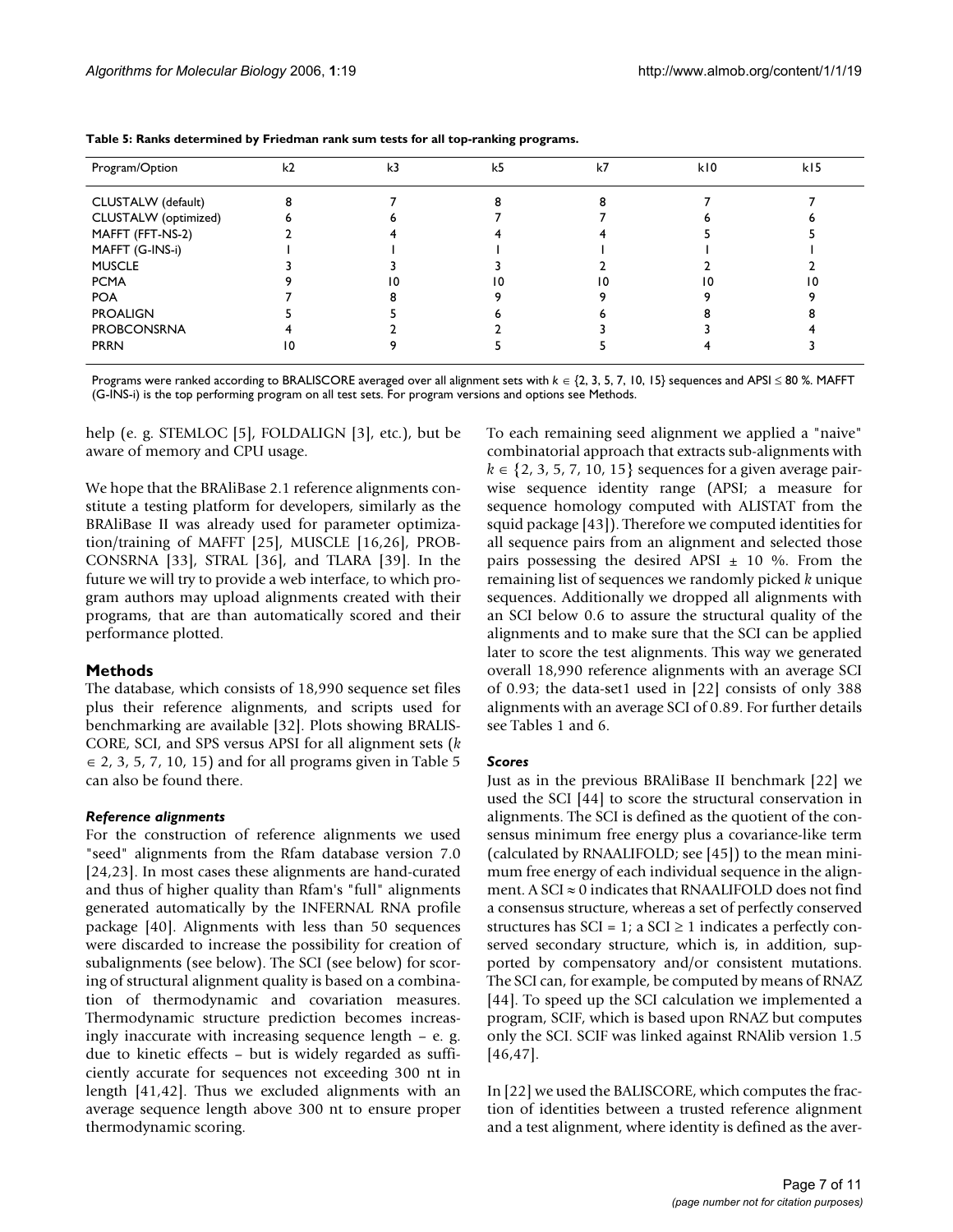| <b>RNA</b> family | k2   | k3   | k <sub>5</sub> | k7              | kI0             | k15             | $\Sigma$ |
|-------------------|------|------|----------------|-----------------|-----------------|-----------------|----------|
| 5S rRNA           | 1162 | 568  | 288            | 150             | 90              | 50              | 2308     |
| 5_8S_rRNA         | 76   | 45   | 17             | 5               | 3               | 0               | 146      |
| Cobalamin         | 188  | 61   | 15             | 4               | 0               | 0               | 268      |
| Entero_5_CRE      | 48   | 32   | 9              | $\overline{10}$ | 8               | 5               | 122      |
| Entero_CRE        | 65   | 38   | 20             | 3               | 8               | 4               | 148      |
| Entero_OriR       | 49   | 31   | 17             | $\mathbf{H}$    | 8               | 4               | 120      |
| gcvT              | 167  | 67   | 22             | 12              | 3               | $\mathbf{I}$    | 272      |
| Hammerhead_I      | 53   | 32   | 9              | $\mathbf{I}$    | 0               | 0               | 95       |
| Hammerhead_3      | 126  | 99   | 52             | 32              | 17              | 12              | 338      |
| <b>HCV_SLIV</b>   | 98   | 63   | 36             | 26              | 16              | $\overline{10}$ | 249      |
| <b>HCV_SLVII</b>  | 51   | 33   | 9              | 3               | $\overline{10}$ | 7               | 133      |
| HepC_CRE          | 45   | 29   | 8              | $\mathbf{H}$    | $\overline{7}$  | 3               | 113      |
| Histone3          | 84   | 59   | 27             | $\mathbf{H}$    | $\overline{7}$  | 6               | 194      |
| HIV_FE            | 733  | 408  | 227            | 147             | 98              | 56              | 1669     |
| HIV_GSL3          | 786  | 464  | 246            | 151             | 95              | 61              | 1803     |
| HIV_PBS           | 188  | 124  | 76             | 55              | 38              | 25              | 506      |
| Intron_gpll       | 8    | 82   | 35             | 22              | $\mathbf{H}$    | $\overline{4}$  | 335      |
| IRES_HCV          | 764  | 403  | 205            | 146             | 83              | 47              | 1648     |
| IRES_Picorna      | 8    | 117  | 75             | 53              | 35              | 25              | 486      |
| K_chan_RES        | 124  | 40   | $\overline{2}$ | 0               | 0               | 0               | 166      |
| Lysine            | 80   | 48   | 30             | 17              | $\overline{7}$  | 3               | 185      |
| Retroviral_psi    | 89   | 57   | 34             | 24              | 17              | $\mathbf{H}$    | 232      |
| <b>SECIS</b>      | 114  | 67   | 33             | 16              | $\mathbf{H}$    | 6               | 247      |
| sno_14q I_II      | 44   | 4    | $\mathbf{I}$   | $\mathbf 0$     | 0               | 0               | 59       |
| SRP_bact          | 114  | 76   | 39             | 9               | 12              | 7               | 267      |
| SRP_euk_arch      | 122  | 94   | 42             | 21              | 12              | 6               | 297      |
| S_box             | 91   | 51   | 25             | 12              | $\overline{7}$  | $\overline{2}$  | 188      |
| T-box             | 8    | 8    | 0              | $\pmb{0}$       | 0               | 0               | 26       |
| <b>TAR</b>        | 286  | 165  | 92             | 62              | 42              | 28              | 675      |
| <b>THI</b>        | 321  | 144  | 69             | 32              | 17              | 5               | 588      |
| tRNA              | 2039 | 1012 | <b>461</b>     | 267             | 143             | 100             | 4022     |
| UI                | 82   | 65   | 26             | 16              | 6               | 0               | 195      |
| U <sub>2</sub>    | 112  | 83   | 38             | 22              | 4               | 7               | 276      |
| U <sub>6</sub>    | 30   | 21   | 4              | $\overline{7}$  | $\mathsf{I}$    | 0               | 73       |
| UnaL <sub>2</sub> | 138  | 71   | 43             | 20              | $\overline{7}$  | 0               | 279      |
| yybP-ykoY         | 127  | 64   | 33             | 8               | 12              | 8               | 262      |
| $\Sigma$          | 8976 | 4835 | 2405           | 1426            | 845             | 503             | 18990    |

**Table 6: Number of reference alignments for each RNA family**

aged sequence identity over all aligned pairs of sequences. Because the original BALISCORE program has certain limitations and peculiarities, e. g. skips all alignment columns with more than 20 % gaps, we instead used a modified version of COMPALIGN [43] called COMPAL-IGNP, which also calculates the fractional sequence-identity between a trusted alignment and a test alignment. Curve progressions for scores computed by BALISCORE and COMPALIGNP are only marginally shifted. The COMPALIGNP score is called SPS' throughout the manuscript.

As both scores complement each other and are correlated, we use the product of both throughout this work and term this new score BRALISCORE.

# *Statistical methods*

The software package R [48] offers numerous methods for statistical and graphical data interpretations. We used R version 2.2.0 to carry out the statistical analyses and visualizations of program performances. For a given APSI value, the scores of the alignments are distributed over a wide range (see for example, in Figure 3 the BRALIS-COREs range from  $0.0$  to  $1.2$  at APSI =  $0.45$ ). Furthermore, the alignments are not evenly spaced on the APSI axis. Thus we used the non-parametric lowess function (locally weighted scatter plot smooth) of R to fit a curve through the data points. The lowess function is a locally weighted linear regression, which also takes into consideration horizontally neighbouring values to smooth a data point. The range in which data points are considered is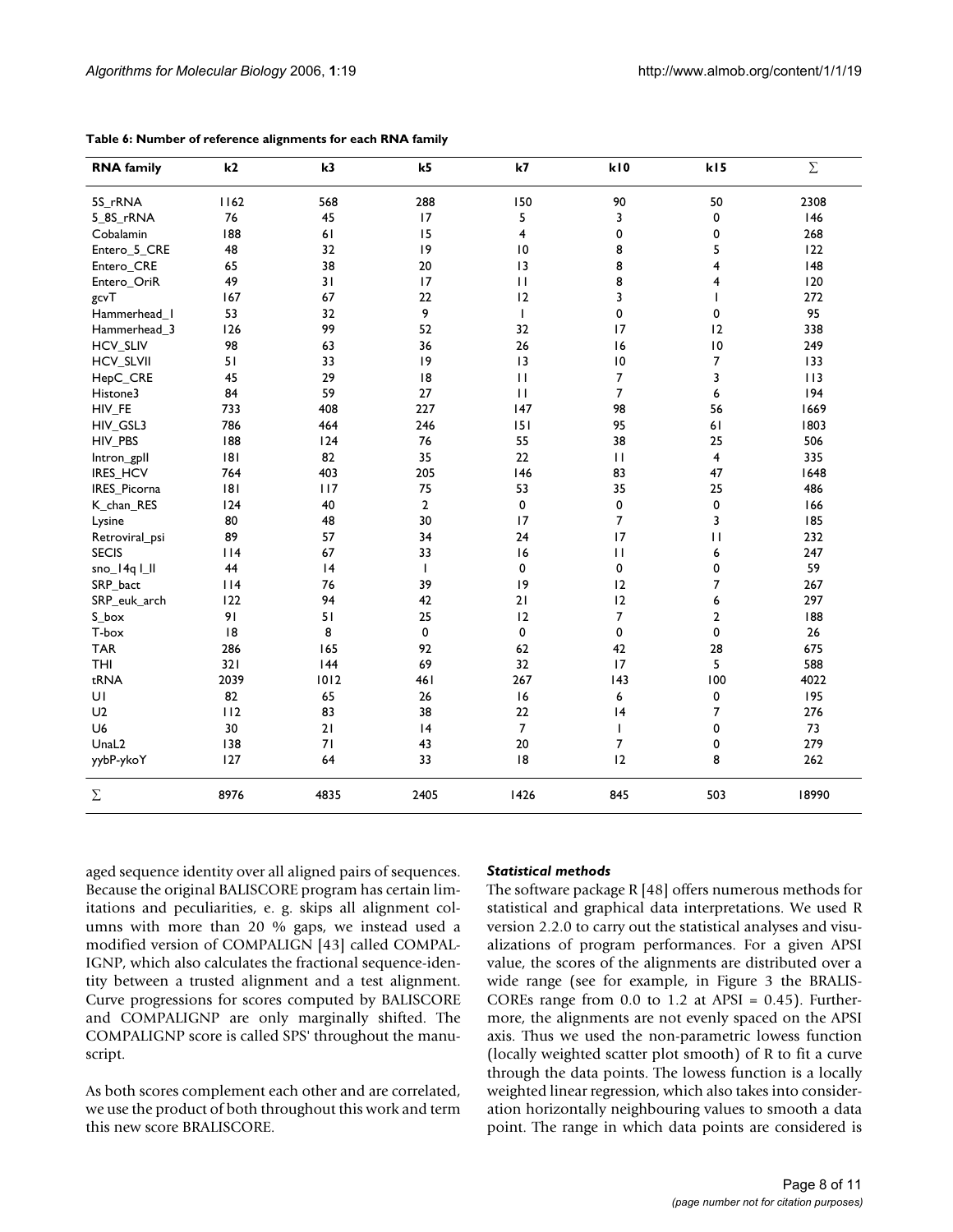

### **Figure 3**

**Lowess smoothing**. The plot shows the scattered data points, each corresponding to one alignment, exemplified by the performance of PROALIGN with *k* = 7 sequences per alignment. The curve is the result of a lowess smoothing with a smoothing factor of 0.3.

defined by the smoothing factor. The curve in Figure 3 was computed by a smoothing factor of 0.3, which means that a range of 30 % of all data points surrounding the value to smooth are involved.

For statistical analyses we computed the BRALISCORE for each alignment. To rate the alignment programs or program options, we ranked these scores after averaging over all datasets. Because the score distributions cannot be assumed to be either normal or symmetric, we used as non-parametric tests the Friedman rank sum and the Wilcoxon signed rank test. R's Friedman test was accommodated to calculate the ranking. Afterwards the Wilcoxon test determined which programs or options pairwisely differ significantly. As already shown in [22] programs generally perform equally well above sequence similarity of about 80 %; that is, with such a similarity level the alignment problem becomes almost trivial. To avoid introduction of a bias due to the large number of high-homology alignments with a reference APSI > 80 %, we only used alignments with a reference APSI  $\leq 80$  % for the statistical analyses.

### *Programs and options*

The following program versions and options were used:

**ClustalW** : version 1.83[27]

default: -type=dna -align

gap-opt: -type=dna -align -pwgapopen=*GO* -gapopen=*GO* -pwgapext=*GE* -gapext=*GE*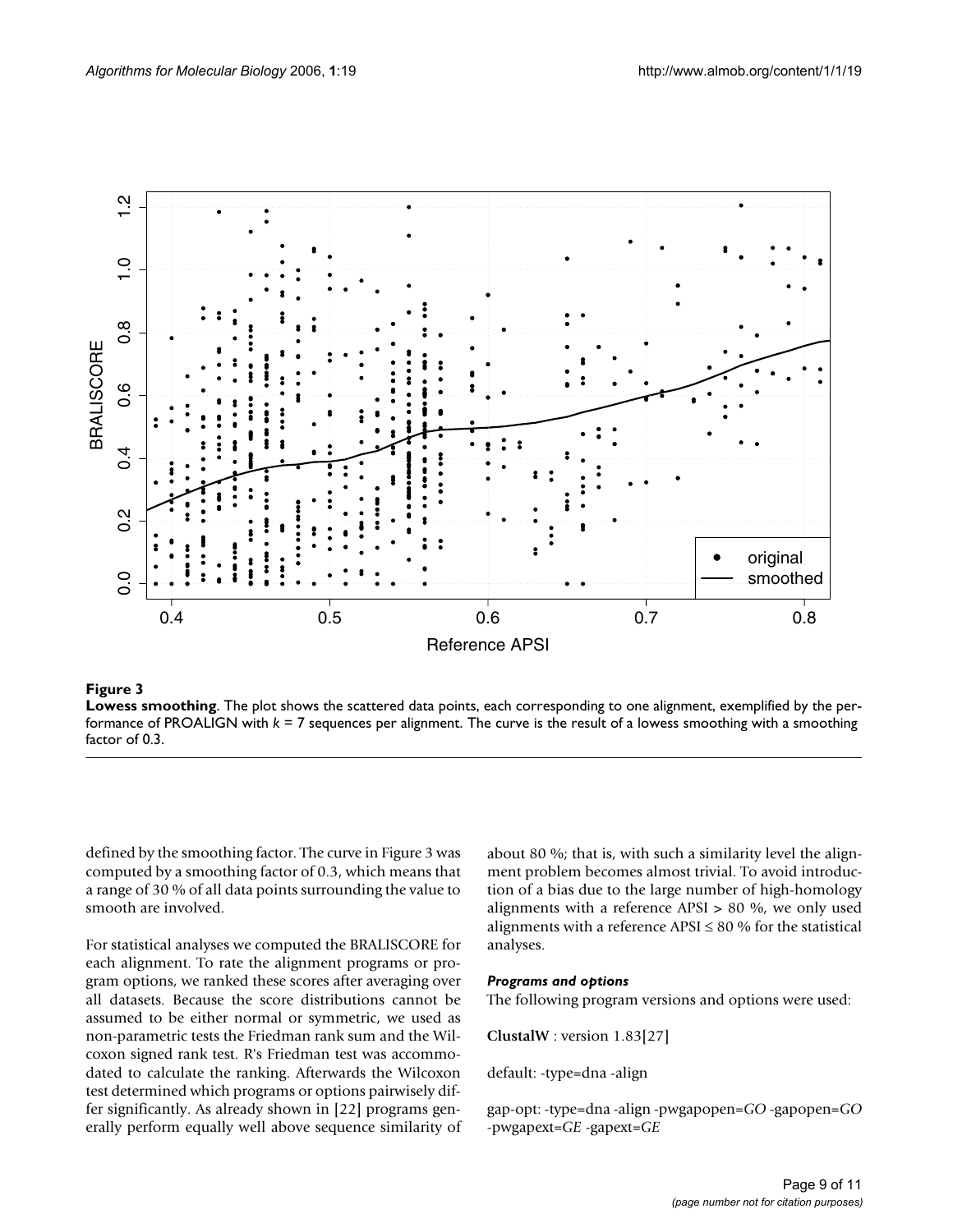subst-mat.: -type=dna -align -dnamatrix=*MATRIX* -pwdnamatrix=*MATRIX*

**MAFFT** : version 5.667[25]

default: fftns

default: ginsi

old: fftns --op 0.51 --ep 0.041

old: ginsi --op 0.51 --ep 0.041

**MUSCLE** : version 3.6[16,26]

-seqtype rna

**PCMA** : version 2.0[49]

**POA** : version 2[50]

-do\_global -do\_progressive *MATRIX*

**prank** : version 270705b – 1508b[29]

-gaprate=*GR* -gapext=*GE*

**ProAlign** : version 0.5a3[51]

java -Xmx256m -bwidth = 400 -jar ProAlign\_0.5a3.jar

**ProbConsRNA** : version 1.10[33]

**Prrn** : version 3.0 (package scc)[52]

#### **Competing interests**

The author(s) declare that they have no competing interests.

#### **Authors' contributions**

A.W. developed the BRAliBase 2.1 and performed the benchmark; I.M. developed the ranking tests. All authors participated in writing the manuscript.

#### **Acknowledgements**

We are especially grateful to Paul P. Gardner for extensive discussions. A.W. was supported by the German National Academic Foundation.

#### **References**

- 1. Sankoff D: **Simultaneous solution of the RNA folding, alignment and protosequence problems.** *SIAM J Appl Math* 1985, **45:**810-825.
- 2. Mathews DH: **[Predicting a set of minimal free energy RNA](http://www.ncbi.nlm.nih.gov/entrez/query.fcgi?cmd=Retrieve&db=PubMed&dopt=Abstract&list_uids=15731207) [secondary structures common to two sequences.](http://www.ncbi.nlm.nih.gov/entrez/query.fcgi?cmd=Retrieve&db=PubMed&dopt=Abstract&list_uids=15731207)** *Bioinformatics* 2005, **21:**2246-2253.
- 3. Havgaard JH, Lyngso RB, Stormo GD, Gorodkin J: **[Pairwise local](http://www.ncbi.nlm.nih.gov/entrez/query.fcgi?cmd=Retrieve&db=PubMed&dopt=Abstract&list_uids=15657094) [structural alignment of RNA sequences with sequence simi](http://www.ncbi.nlm.nih.gov/entrez/query.fcgi?cmd=Retrieve&db=PubMed&dopt=Abstract&list_uids=15657094)[larity less than 40 %.](http://www.ncbi.nlm.nih.gov/entrez/query.fcgi?cmd=Retrieve&db=PubMed&dopt=Abstract&list_uids=15657094)** *Bioinformatics* 2005, **21:**1815-1824.
- 4. Hofacker IL, Bernhart SHF, Stadler PF: **[Alignment of RNA base](http://www.ncbi.nlm.nih.gov/entrez/query.fcgi?cmd=Retrieve&db=PubMed&dopt=Abstract&list_uids=15073017) [pairing probability matrices.](http://www.ncbi.nlm.nih.gov/entrez/query.fcgi?cmd=Retrieve&db=PubMed&dopt=Abstract&list_uids=15073017)** *Bioinformatics* 2004, **20:**2222-2227.
- 5. Holmes I: **[Accelerated probabilistic inference of RNA struc](http://www.ncbi.nlm.nih.gov/entrez/query.fcgi?cmd=Retrieve&db=PubMed&dopt=Abstract&list_uids=15790387)[ture evolution.](http://www.ncbi.nlm.nih.gov/entrez/query.fcgi?cmd=Retrieve&db=PubMed&dopt=Abstract&list_uids=15790387)** *BMC Bioinformatics* 2005, **6:**73.
- 6. Lück R, Gräf S, Steger G: **[ConStruct: a tool for thermodynamic](http://www.ncbi.nlm.nih.gov/entrez/query.fcgi?cmd=Retrieve&db=PubMed&dopt=Abstract&list_uids=10518612) [controlled prediction of conserved secondary structure.](http://www.ncbi.nlm.nih.gov/entrez/query.fcgi?cmd=Retrieve&db=PubMed&dopt=Abstract&list_uids=10518612)** *Nucleic Acids Res* 1999, **27:**4208-4217.
- 7. Jeon YS, Chung H, Park S, Hur I, Lee JH, Chun J: **[jPHYDIT: a JAVA](http://www.ncbi.nlm.nih.gov/entrez/query.fcgi?cmd=Retrieve&db=PubMed&dopt=Abstract&list_uids=15855247)[based integrated environment for molecular phylogeny of](http://www.ncbi.nlm.nih.gov/entrez/query.fcgi?cmd=Retrieve&db=PubMed&dopt=Abstract&list_uids=15855247) [ribosomal RNA sequences.](http://www.ncbi.nlm.nih.gov/entrez/query.fcgi?cmd=Retrieve&db=PubMed&dopt=Abstract&list_uids=15855247)** *Bioinformatics* 2005, **21:**3171-3173.
- 8. Griffiths-Jones S: **[RALEE-RNA ALignment Editor in Emacs.](http://www.ncbi.nlm.nih.gov/entrez/query.fcgi?cmd=Retrieve&db=PubMed&dopt=Abstract&list_uids=15377506)** *Bioinformatics* 2005, **21:**257-259.
- 9. Andersen E, Lind-Thomsen A, Knudsen B, Kristensen S, Havgaard J, Sestoft P, Kjems J, Gorodkin J: Detection and editing of struc**tural groups in RNA families.** 2006 in press.
- 10. Thompson J, Plewniak F, Poch O: **[A comprehensive comparison](http://www.ncbi.nlm.nih.gov/entrez/query.fcgi?cmd=Retrieve&db=PubMed&dopt=Abstract&list_uids=10373585) [of multiple sequence alignment programs.](http://www.ncbi.nlm.nih.gov/entrez/query.fcgi?cmd=Retrieve&db=PubMed&dopt=Abstract&list_uids=10373585)** *Nucl Acids Res* 1999, **27:**2682-2690.
- 11. Thompson J, Plewniak F, Poch O: **[BAliBASE: a benchmark align](http://www.ncbi.nlm.nih.gov/entrez/query.fcgi?cmd=Retrieve&db=PubMed&dopt=Abstract&list_uids=10068696)[ment database for the evaluation of multiple alignment pro](http://www.ncbi.nlm.nih.gov/entrez/query.fcgi?cmd=Retrieve&db=PubMed&dopt=Abstract&list_uids=10068696)[grams.](http://www.ncbi.nlm.nih.gov/entrez/query.fcgi?cmd=Retrieve&db=PubMed&dopt=Abstract&list_uids=10068696)** *Bioinformatics* 1999, **15:**87-88.
- 12. Bahr A, Thompson JD, Thierry JC, Poch O: **[BAliBASE \(Bench](http://www.ncbi.nlm.nih.gov/entrez/query.fcgi?cmd=Retrieve&db=PubMed&dopt=Abstract&list_uids=11125126)mark Alignment dataBASE): enhancements for repeats, [transmembrane sequences and circular permutations.](http://www.ncbi.nlm.nih.gov/entrez/query.fcgi?cmd=Retrieve&db=PubMed&dopt=Abstract&list_uids=11125126)** *Nucleic Acids Res* 2001, **29:**323-326.
- 13. Thompson JD, Koehl P, Ripp R, Poch O: **BAliBASE 3.0: Latest** developments of the multiple sequence alignment bench-<br>mark. Proteins: Structure, Function, and Bioinformatics 2005, **mark.** *Proteins: Structure, Function, and Bioinformatics* 2005, **61:**127-136.
- 14. Mizuguchi K, Deane CM, Blundell TL, Overington JP: **[HOMSTRAD:](http://www.ncbi.nlm.nih.gov/entrez/query.fcgi?cmd=Retrieve&db=PubMed&dopt=Abstract&list_uids=9828015) [A database of protein structure alignments for homologous](http://www.ncbi.nlm.nih.gov/entrez/query.fcgi?cmd=Retrieve&db=PubMed&dopt=Abstract&list_uids=9828015) [families.](http://www.ncbi.nlm.nih.gov/entrez/query.fcgi?cmd=Retrieve&db=PubMed&dopt=Abstract&list_uids=9828015)** *Protein Sci* 1998, **7:**2469-2471.
- 15. Raghava G, Searle S, Audley P, Barber J, Barton G: **[OXBench: A](http://www.ncbi.nlm.nih.gov/entrez/query.fcgi?cmd=Retrieve&db=PubMed&dopt=Abstract&list_uids=14552658) [benchmark for evaluation of protein multiple sequence](http://www.ncbi.nlm.nih.gov/entrez/query.fcgi?cmd=Retrieve&db=PubMed&dopt=Abstract&list_uids=14552658) [alignment accuracy.](http://www.ncbi.nlm.nih.gov/entrez/query.fcgi?cmd=Retrieve&db=PubMed&dopt=Abstract&list_uids=14552658)** *BMC Bioinformatics* 2003, **4:**47.
- 16. Edgar RC: **[MUSCLE: multiple sequence alignment with high](http://www.ncbi.nlm.nih.gov/entrez/query.fcgi?cmd=Retrieve&db=PubMed&dopt=Abstract&list_uids=15034147) [accuracy and high throughput.](http://www.ncbi.nlm.nih.gov/entrez/query.fcgi?cmd=Retrieve&db=PubMed&dopt=Abstract&list_uids=15034147)** *Nucleic Acids Res* 2004, **32:**1792-1797.
- 17. Van Walle I, Lasters I, Wyns L: **[SABmark-a benchmark for](http://www.ncbi.nlm.nih.gov/entrez/query.fcgi?cmd=Retrieve&db=PubMed&dopt=Abstract&list_uids=15333456) [sequence alignment that covers the entire known fold space.](http://www.ncbi.nlm.nih.gov/entrez/query.fcgi?cmd=Retrieve&db=PubMed&dopt=Abstract&list_uids=15333456)** *Bioinformatics* 2005, **21:**1267-1268.
- 18. Letunic I, Copley RR, Schmidt S, Ciccarelli FD, Doerks T, Schultz J, Ponting CP, Bork P: **[SMART 4.0: towards genomic data integra](http://www.ncbi.nlm.nih.gov/entrez/query.fcgi?cmd=Retrieve&db=PubMed&dopt=Abstract&list_uids=14681379)[tion.](http://www.ncbi.nlm.nih.gov/entrez/query.fcgi?cmd=Retrieve&db=PubMed&dopt=Abstract&list_uids=14681379)** *Nucl Acids Res* 2004, **32:**D142-144.
- 19. Szymanski M, Barciszewska MZ, Erdmann VA, Barciszewski J: **[5S](http://www.ncbi.nlm.nih.gov/entrez/query.fcgi?cmd=Retrieve&db=PubMed&dopt=Abstract&list_uids=11752286) [Ribosomal RNA Database.](http://www.ncbi.nlm.nih.gov/entrez/query.fcgi?cmd=Retrieve&db=PubMed&dopt=Abstract&list_uids=11752286)** *Nucleic Acids Res* 2002, **30:**176-178.
- 20. Rosenblad MA, Gorodkin J, Knudsen B, Zwieb C, Samuelsson T: **[SRPDB: Signal Recognition Particle Database.](http://www.ncbi.nlm.nih.gov/entrez/query.fcgi?cmd=Retrieve&db=PubMed&dopt=Abstract&list_uids=12520023)** *Nucleic Acids Res* 2003, **31:**363-364.
- 21. Sprinzl M, Vassilenko KS: **[Compilation of tRNA sequences and](http://www.ncbi.nlm.nih.gov/entrez/query.fcgi?cmd=Retrieve&db=PubMed&dopt=Abstract&list_uids=15608164) [sequences of tRNA genes.](http://www.ncbi.nlm.nih.gov/entrez/query.fcgi?cmd=Retrieve&db=PubMed&dopt=Abstract&list_uids=15608164)** *Nucleic Acids Res* 2005, **33:**D139-140.
- 22. Gardner PP, Wilm A, Washietl S: **[A benchmark of multiple](http://www.ncbi.nlm.nih.gov/entrez/query.fcgi?cmd=Retrieve&db=PubMed&dopt=Abstract&list_uids=15860779) [sequence alignment programs upon structural RNAs.](http://www.ncbi.nlm.nih.gov/entrez/query.fcgi?cmd=Retrieve&db=PubMed&dopt=Abstract&list_uids=15860779)** *Nucleic Acids Res* 2005, **33:**2433-2439.
- 23. Griffiths-Jones S, Moxon S, Marshall M, Khanna A, Eddy SR, Bateman A: **[Rfam: annotating non-coding RNAs in complete genomes.](http://www.ncbi.nlm.nih.gov/entrez/query.fcgi?cmd=Retrieve&db=PubMed&dopt=Abstract&list_uids=15608160)** *Nucleic Acids Res* 2005, **33:**D121-124.
- 24. Griffiths-Jones S, Bateman A, Marshall M, Khanna A, Eddy SR: **[Rfam:](http://www.ncbi.nlm.nih.gov/entrez/query.fcgi?cmd=Retrieve&db=PubMed&dopt=Abstract&list_uids=12520045) [an RNA family database.](http://www.ncbi.nlm.nih.gov/entrez/query.fcgi?cmd=Retrieve&db=PubMed&dopt=Abstract&list_uids=12520045)** *Nucleic Acids Res* 2003, **31:**439-441.
- 25. Katoh K, Kuma Ki, Toh H, Miyata T: **[MAFFT version 5: improve](http://www.ncbi.nlm.nih.gov/entrez/query.fcgi?cmd=Retrieve&db=PubMed&dopt=Abstract&list_uids=15661851)[ment in accuracy of multiple sequence alignment.](http://www.ncbi.nlm.nih.gov/entrez/query.fcgi?cmd=Retrieve&db=PubMed&dopt=Abstract&list_uids=15661851)** *Nucleic Acids Res* 2005, **33:**511-518.
- 26. Edgar R: **[MUSCLE: a multiple sequence alignment method](http://www.ncbi.nlm.nih.gov/entrez/query.fcgi?cmd=Retrieve&db=PubMed&dopt=Abstract&list_uids=15318951) [with reduced time and space complexity.](http://www.ncbi.nlm.nih.gov/entrez/query.fcgi?cmd=Retrieve&db=PubMed&dopt=Abstract&list_uids=15318951)** *BMC Bioinformatics* 2004, **5:**113.
- 27. Thompson J, Higgins D, Gibson T: **[CLUSTAL W: improving the](http://www.ncbi.nlm.nih.gov/entrez/query.fcgi?cmd=Retrieve&db=PubMed&dopt=Abstract&list_uids=7984417) sensitivity of progressive multiple sequence alignment [through sequence weighting, position-specific gap penalties](http://www.ncbi.nlm.nih.gov/entrez/query.fcgi?cmd=Retrieve&db=PubMed&dopt=Abstract&list_uids=7984417) [and weight matrix choice.](http://www.ncbi.nlm.nih.gov/entrez/query.fcgi?cmd=Retrieve&db=PubMed&dopt=Abstract&list_uids=7984417)** *Nucl Acids Res* 1994, **22:**4673-4680.
- 28. Chenna R, Sugawara H, Koike T, Lopez R, Gibson TJ, Higgins DG, Thompson JD: **[Multiple sequence alignment with the Clustal](http://www.ncbi.nlm.nih.gov/entrez/query.fcgi?cmd=Retrieve&db=PubMed&dopt=Abstract&list_uids=12824352) [series of programs.](http://www.ncbi.nlm.nih.gov/entrez/query.fcgi?cmd=Retrieve&db=PubMed&dopt=Abstract&list_uids=12824352)** *Nucl Acids Res* 2003, **31:**3497-3500.
- 29. Loytynoja A, Goldman N: **[An algorithm for progressive multiple](http://www.ncbi.nlm.nih.gov/entrez/query.fcgi?cmd=Retrieve&db=PubMed&dopt=Abstract&list_uids=16000407) [alignment of sequences with insertions.](http://www.ncbi.nlm.nih.gov/entrez/query.fcgi?cmd=Retrieve&db=PubMed&dopt=Abstract&list_uids=16000407)** *PNAS* 2005, **102:**10557-10562.